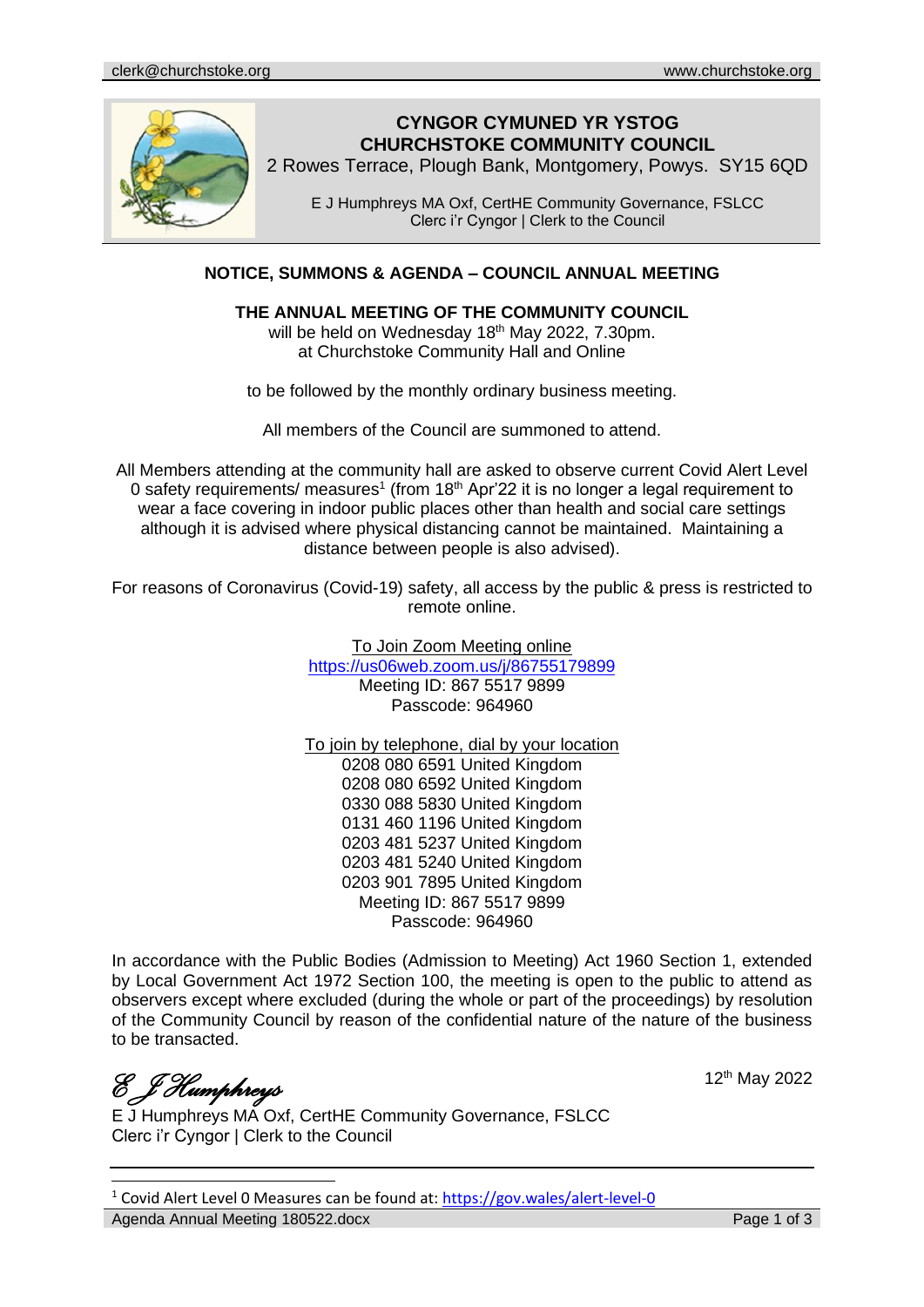## **AGENDA**

**1.0 Welcome, Attendance, Remote Meeting Etiquette:** to record attendance and to recap on the remote meeting etiquette (paper 1).

#### **2.0 Elections of Chairman & Vice-Chairman for the Municipal Year 2022-23**

- 2.1 Chairman: to receive nominations, to resolve the election of Chairman, and the new Chairman to sign the Declaration of Acceptance of Office and take the Chair. Nominations will be taken from the floor.
- 2.2 Retiring Chairman: to receive the retiring Chairman's report.
- 2.3 Incoming Chairman: to receive the incoming Chairman's address.
- 2.4 Vice-Chairman: to receive nominations and to resolve the election of the Vice-Chairman. Nominations will be taken from the floor.
- **3.0 Apologies for Absence:** to receive, and resolve if desired, to approve absence(s).
- **4.0 Declarations of Members' Interests and Dispensations:** to receive declarations of interest from Members in accordance with Part III of the Local Government Act 2000, which established the Local Government Code of Conduct for Members, and to note Members' dispensations. Members are asked to submit any declaration forms to the Clerk (papers 4a-b).
- **5.0 Public Participation:** to receive members of the public who wish to address the council in respect of any item of business included in the agenda. Any member of the public wishing to speak must notify the Clerk by email to [clerk@churchstoke.org](mailto:clerk@churchstoke.org) or telephone 01686-668790 or in person, no later than 15 minutes prior to the start of the meeting. Members of the public addressing the council are asked to respect matters of confidentiality and privacy.
- **6.0 Electoral Matters:** to receive from the Returning Officer confirmation of results of elections 5th May'22 and the 2022 Survey of Local Government Candidates in Wales at https://www.smartsurvey.co.uk/s/YmgeiswyrYngNghymru\_CandidatesInWales\_524/ (paper 6).

#### **7.0 Election to Committees and Pools for the Municipal Year 2022-23**

- 7.1 To resolve to retain the following Committees (& Terms of Reference) and Pool:
	- a) Green Grants Committee (paper 7.1a)
	- b) Planning Committee (paper 7.1b)
	- c) Disciplinary & Grievance Pool (from which a panel of 3 will be drawn if required)
	- d) Appeals Pool (from which a panel of 3 will be drawn if required).
- 7.2 To receive nominations and to resolve the election to Committees and Pools above. Nominations will be taken from the floor.

#### **8.0 Election to Special Responsibilities for the Municipal Year 2022-23**

- 8.1 To resolve to retain/ establish the following Positions of Special Responsibility:
	- a) Allotments & Recreation (x3)
	- b) Budget Preparation Panel (x3)
	- c) Cemetery (x1)
	- d) Democratic Governance & Organisation (x3)
	- e) Information & Website (x1)
	- f) Internal Audit & Financial Scrutiny (x1)
	- g) Personnel & Staffing (x1)
	- h) Police Consultation & Liaison (x1)
	- i) Posting of Information & Notices to Community Notice Boards (x6).